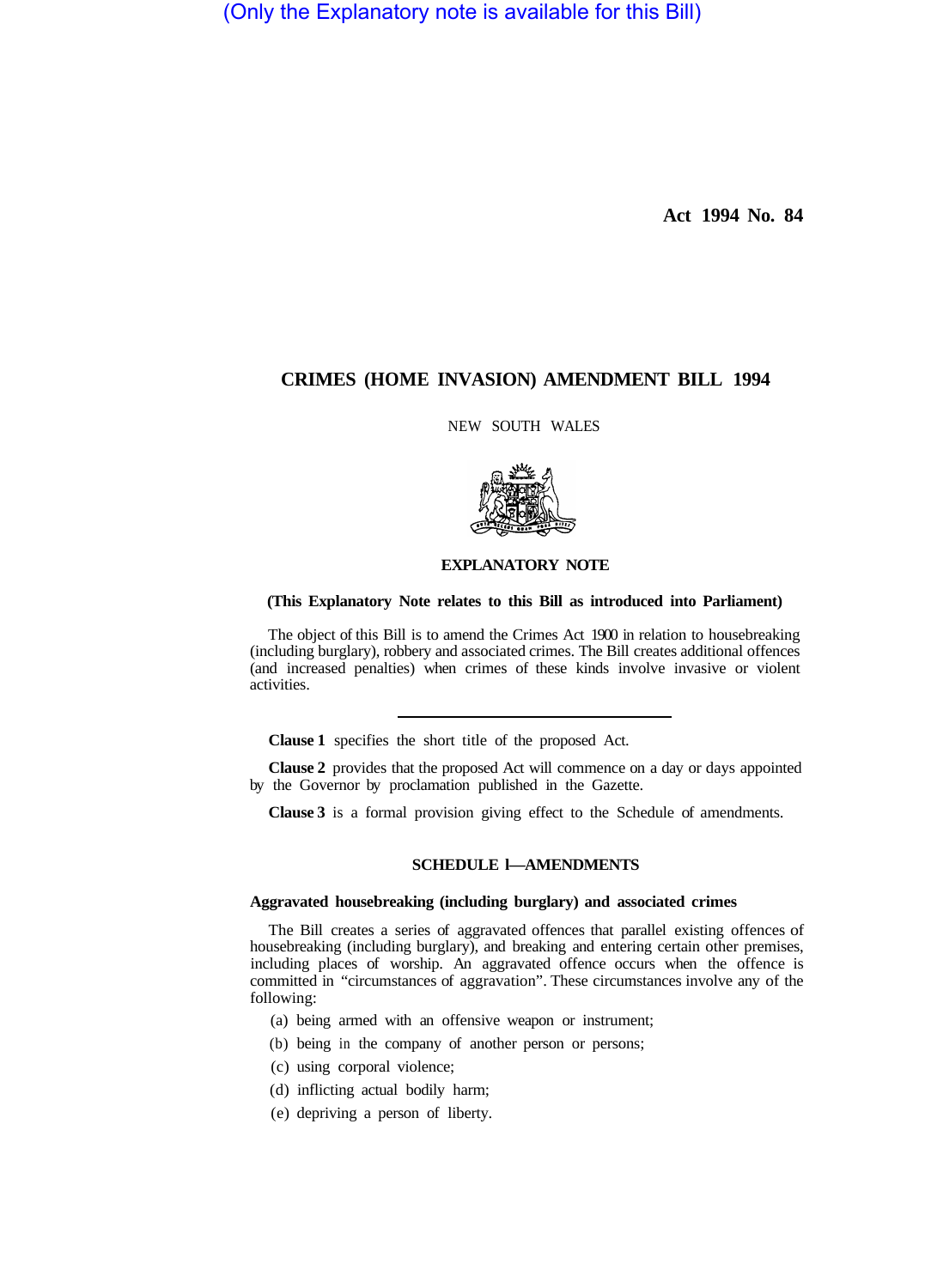*Crimes (Home Invasion) Amendment 1994 [Act 1994 No. 84]* 

An aggravated offence attracts a maximum penalty of 14 years penal servitude if the basic offence attracts a maximum penalty of 10 years, or a maximum penalty of 20 years penal servitude if the basic offence attracts a maximum penalty of 14 years.

See Schedule 1 (7), (8), (9), (10), (11) (b), (12), (13).

### **Specially aggravated housebreaking (including burglary) and associated crimes**

The Bill creates a series of specially aggravated offences that parallel the aggravated offences of housebreaking (including burglary), and breaking and entering certain other premises, including places of worship. A specially aggravated offence occurs when the offence is committed in "circumstances of special aggravation". These circumstances involve either of the following:

(a) wounding or inflicting grievous bodily harm;

(b) being armed with a firearm or other dangerous weapon.

A specially aggravated offence attracts a maximum penalty of 20 years penal servitude if the aggravated offence attracts a maximum penalty of 14 years, or a maximum penalty of 25 years penal servitude if the aggravated offence attracts a maximum penalty of 20 years.

See Schedule 1 (7), (8), (9), (10), (11) (b), (12), (13).

## **Entering dwellings**

The Bill removes the night element of the offence under section 111 of the Crimes Act 1900 of entering a dwelling at night (ie between 9pm and 6am) with intent to commit felony.

See Schedule 1 (11) (a).

#### **Aggravated robbery**

The Bill extends the existing crime of robbery with striking (section 95 of the Crimes Act 1900) to cover the infliction of actual bodily harm and the deprivation of liberty.

See Schedule 1 (3).

## **Robbery with wounding**

The Bill specifically extends the existing crime of robbery with wounding (under section 96 of the Crimes Act 1900) to cover the infliction of grievous bodily harm.

See Schedule 1 (4).

## **Aggravated robbery with firearms and certain other weapons**

The Bill creates an aggravated offence of robbery while armed with a firearm or other dangerous weapon, which parallels an existing offence (under section 97 of the Crimes Act 1900). The aggravated offence attracts a maximum penalty of 25 years penal servitude.

See Schedule 1 (5).